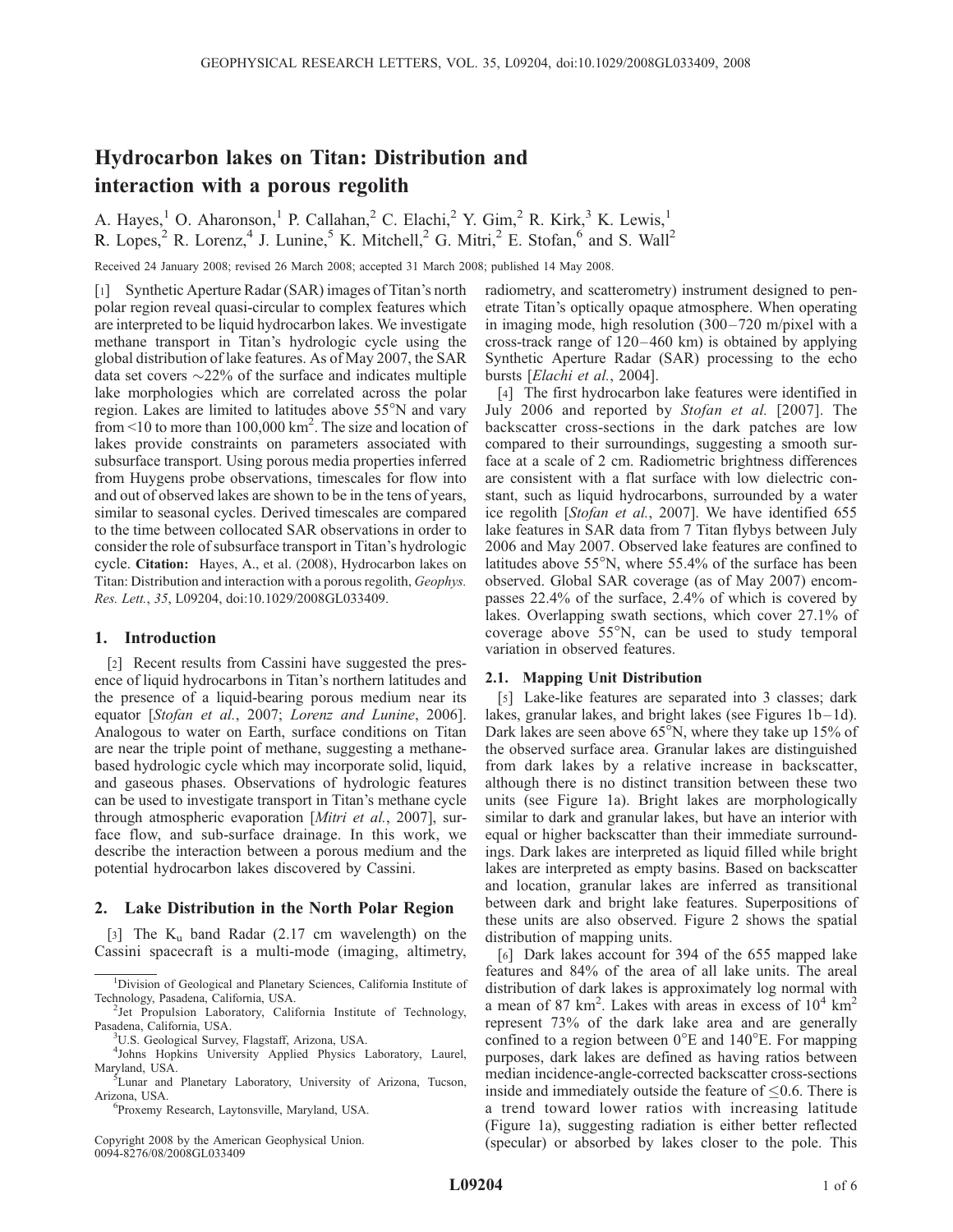

Figure 1. Mapping Units: (a) Ratio between median incidence-angle-corrected off-axis backscatter within and immediately surrounding feature, (b) Dark Unit, (c) Bright Unit, and (d) Granular Unit.

behavior is expected if lakes are deeper at higher latitudes. Granular lakes, defined as having backscatter ratios between 0.6 and 1.0, represent a smooth transition from dark lakes. Bright lakes, which have ratios  $\geq 1$ , show distinct separation from granular lakes in backscatter ratio.

[7] Granular lakes are found below  $77^{\circ}$ N and represent 6% of the total mapped lake area. The latitudinal emergence of granular lakes coincides with that of bright lake features. In almost all areas of Titan granular lakes are found in close proximity to bright lakes, suggesting an evolutionary relationship. Granular lakes show an increase in non-uniformity and relative backscatter ratio, consistent with radiation penetrating a liquid layer and interacting with the lake bottom. A histogram of the 109 granular lake areas is approximately log normal with a mean of 147  $\text{km}^2$ .

[8] Bright lakes are interpreted as 200– 300 m deep empty basins. 152 bright lakes have been mapped and represent 10% of lake features. The areal distribution of bright lakes, which is also log normal, has a mean of  $273 \text{ km}^2$ . The increase in characteristic area between dark, granular, and bright lakes may be related to the balance between evaporation and subsurface transport (see Section 3).

[9] During the May 2007 flyby, altimetry data, coincident with previous SAR swaths, were obtained during closest approach. Figure 3 shows the position of the altimetry footprints on top of SAR imagery. The footprints coincide with two bright lake features. Surface heights are reported as the centroid of the altimetry waveforms and confirm that the bright lakes are depressions with 200– 300 m walls. The

sloping nature of the lake profile is a byproduct of topographic averaging within altimetry footprints. The integration of received power within an altimetry echo is proportional to nadir backscatter cross-section. For each bright lake the interior is brighter than the surroundings in both off-axis and nadir backscatter, suggesting that the radar-bright nature of empty lakes is compositional or due to volume scattering effects, as opposed to differences in roughness at 2 cm. A liquid-filled lake would be expected to have high nadir and low off-axis backscatter.

## 2.2. Morphology

[10] The morphology of lakes on Titan span the range of observed morphologies on Earth. Lakes with distinctly polygonal shapes, rough shoreline geometries, and associated channels are similar to terrestrial drainage lakes dominated by surface flow. Comparatively rounded lake boundaries with sharp shorelines and no associated channel networks are consistent with seepage lakes interacting with a local ground-methane system. Other lakes seem to be dendritic or branching in nature and have similar morphology to flooded river valleys [Stofan et al., 2007]. Observed lakes appear to be in varying states of evolution, ranging from slightly under-filled (dark/granular lakes) to completely empty (bright lakes). Granular and bright lakes are not seen above  $77^{\circ}$ N and are almost always found within close proximity of each other. A notable exception is between  $180^{\circ}$ E and  $240^{\circ}$ E, where bright lakes are found in the absence of granular lakes. This region is also characterized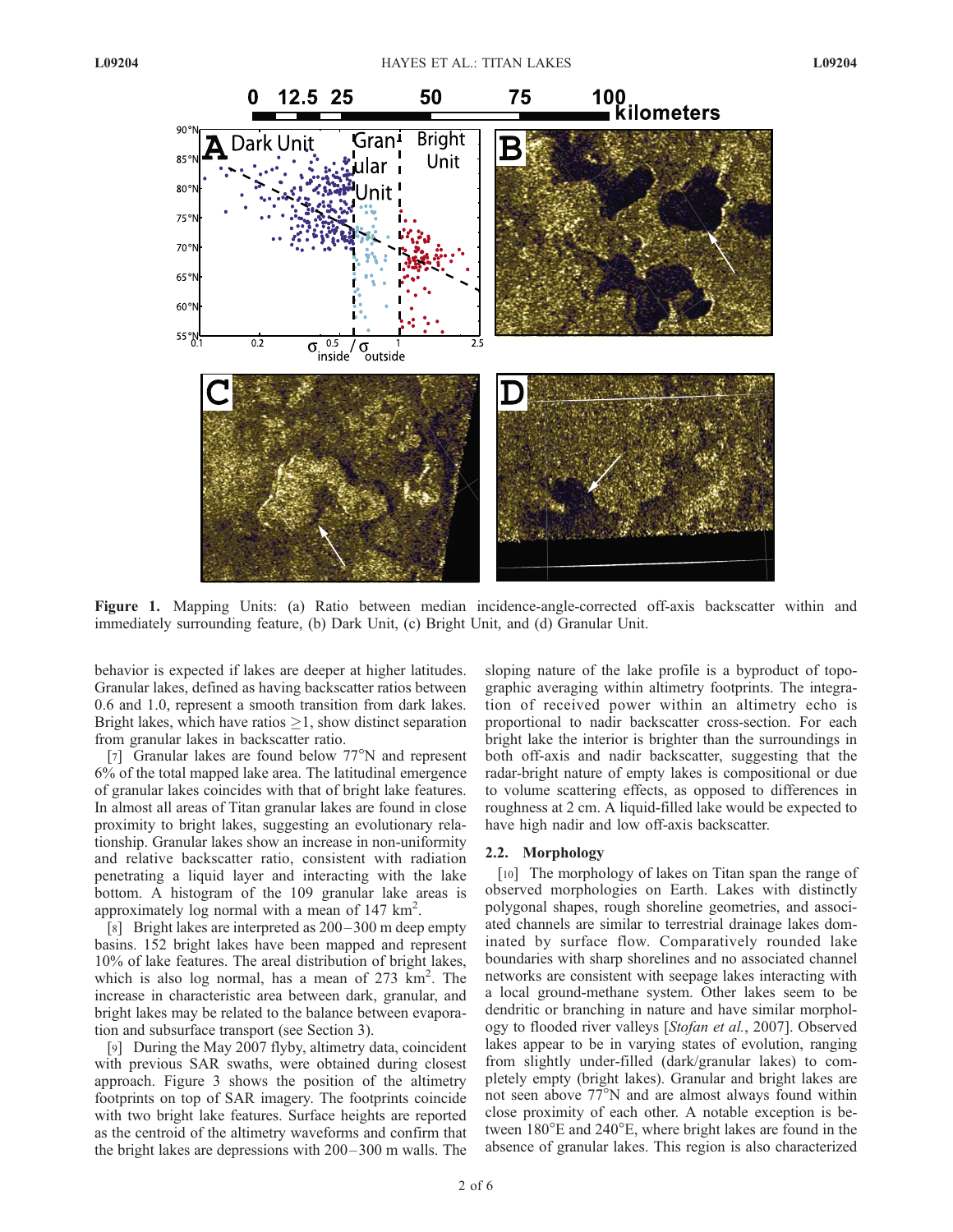

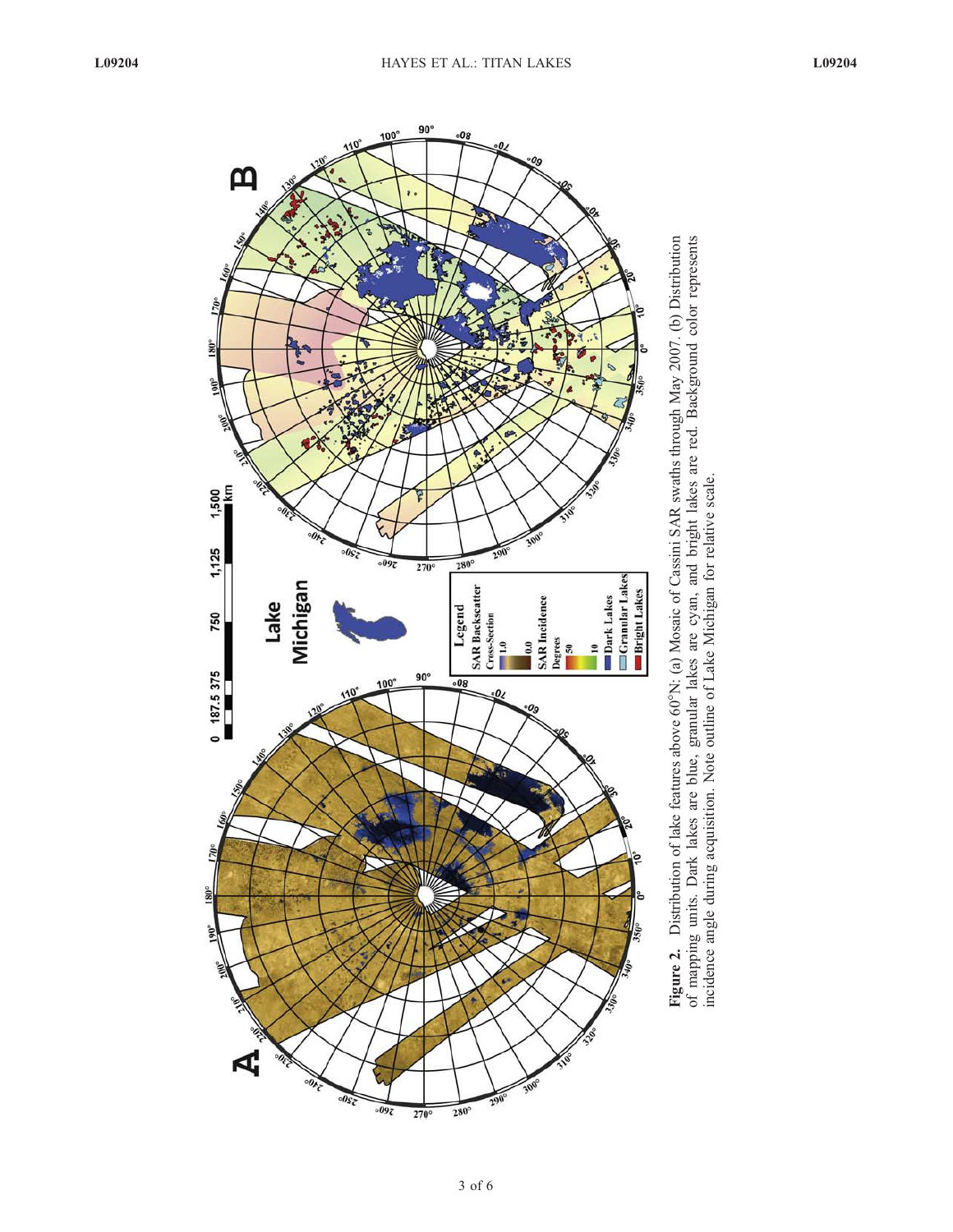

Figure 3. (a) SAR backscatter with altimetry footprints overlain, (b) median SAR backscatter within altimetry footprints, (c) centroid of altimetry waveforms (average height above 2575 km), and (d) integrated altimetry waveform power (normalized), which is proportional to nadir backscatter. Note correlated peaks/dips at  $\sim$ 140 and  $\sim$ 320 km corresponding to bright lake features.

by a large density of small circular features consistent with a network of seepage lakes (K. Mitchell et al., Titan's north polar lake district: Insights from the Cassini titan radar mapper, manuscript in preparation, 2008) interacting with a subsurface alkanofer, i.e. the analog of an aquifer on Earth.

#### 3. Flow Through Porous Media

[11] The rate of liquid inflow or outflow from a lake through the subsurface is governed by regional topography and the properties of the local porous medium. The Huygens Probe provided information constraining soil properties near  $(168^{\circ}E, 10^{\circ}S)$  and suggested the presence of a damp porous medium consisting of loosely packed particles between the sizes of silt to medium sand [Lorenz and Lunine, 2006; Zarnecki et al., 2005]. The material properties observed by Huygens are used as a starting point to model subsurface transport in Titan's northern latitudes. Flow is assumed to be primarily horizontal and approximately described by a one dimensional form of the groundwater flow equation in cylindrical geometry, known as the Boussinesq equation:

$$
\frac{\partial h}{\partial t} = \frac{1}{\phi r} \frac{\partial}{\partial r} \left( Krh \frac{\partial h}{\partial r} \right) + E, \tag{1}
$$

where h is the height of the alkanofer surface, t is time,  $\phi$  is porosity,  $r$  is distance from the lake center, and  $K$  is the hydraulic conductivity  $(K = \kappa \rho g/\mu)$ . Hydraulic conductivity, which describes the ability of liquid to flow through pore space, depends on the permeability of the porous medium  $(\kappa)$ , liquid density  $(\rho)$ , gravity  $(g)$ , and dynamic viscosity  $(\mu)$ . Permeability can vary by up to 6 orders of magnitude for the grain sizes observed by Huygens. For simplicity, flow is modeled using methane as the primary constituent and results are investigated for a significant range of permeabilities:  $10^{-4}$  (medium sand) to  $10^{-10}$  (silt) cm<sup>2</sup>.

[12] Equation (1) is modified from its standard form only in the addition of an evaporation rate, E. The evaporation rate is taken to be 0.3 m/yr, consistent with an average surface wind speed of 0.1 m/s, methane mixing ratio of 0.35 in the lakes, and methane relative humidity (RH) of 50% [Tomasko et al., 2005], although RH is likely greater because of a 2-3 K temperature drop between the equator and poles. Evaporation rates are derived by balancing latent and sensible heat fluxes, as in the work by Mitri et al. [2007], and depend linearly on surface wind speed, methane mixing ratio, and deviation from saturation (1-RH). A wind speed of 0.1 m/s is consistent with the lack of observed wave activity on lake surfaces and cooling rates of the Huygens probe [Lorenz, 2006]. Vertical infiltration is characteristically 2 orders of magnitude faster than horizontal seepage and is approximated by the hydraulic conductivity. Complete vertical infiltration would occur on a timescale of  $\sim$  H/K, where H is the lake depth and K varies from 1 to  $10^6$  m/yr for the permeability range mentioned above ( $\kappa$  =  $10^{-6}$  cm<sup>2</sup> corresponds to  $K = 10^{4}$  m/yr). To date, none of the lakes observed by coincident swaths have displayed shoreline change, suggesting that a methane table or impermeable boundary exists within a distance of  $H/\phi$  from the bottom of the lake and that subsurface flow is predominantly horizontal. However, additional observations may reveal change resulting from vertical infiltration.

[13] Permeability can be a strong function of length scale; dominated by the porous medium over small scales and cracks and caverns over large scales. For the purposes of this work, permeability is assumed homogeneous and isotropic. Hydraulic conductivity is usually anisotropic and flows tend to partially disperse horizontally and refract vertically at contacts in horizontally graded soils. In the absence of crustal stirring, non-volatile products of photolysis, which settle down to Titan's surface [Yung et al., 1984], may have formed a 10-100 m scale layer above a more permeable regolith derived from early meteoric bombardment.

[14] Figure 4 describes two end-members in a range of case studies investigating the interaction between a hydrocarbon lake and its surrounding porous medium. The first (Figure 4a) represents a lake, initially filled, with the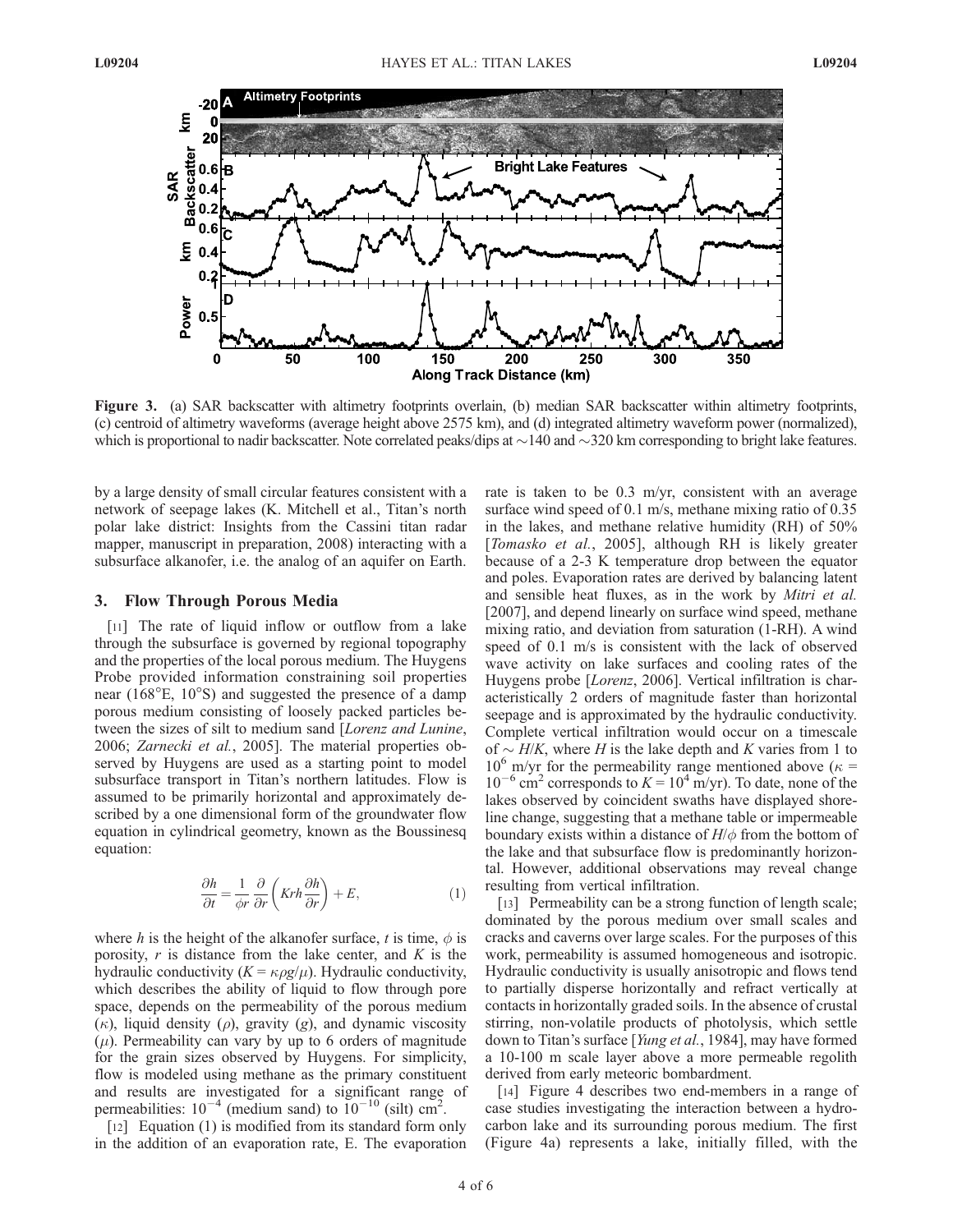

Figure 4. Interaction between a single lake and its immediate surroundings: (a) Model parameters. Lake resting in regolith with a saturated alkanofer a distance b from its bottom.  $h = D$  when the alkanofer is coincident with the surface and  $(D - h) \geq H$  when the lake is sitting in unsaturated regolith. (b) Drainage timescales for horizontal diffusion into an unsaturated regolith. Black lines represent the current overlap ( $\sim$ 1 yr), nominal mission ( $\sim$ 4 yrs), and maximum mission  $(\sim 12 \text{ yrs})$  lengths. The highlighted region is the most probable permeability range based on Huygens data. (c) Removal timescale versus lake area when the methane table is coincident with the lake surface. Vertical lines are the characteristic areas of dark, granular, and bright lakes.

saturated zone existing a distance b beneath the lake bottom. The second case represents a lake coincident with the saturated zone, which can be created from Figure 4a by setting  $h = D$ . The temporal evolution of each system can be described by equation (1) using appropriate initial conditions and assuming no flow lines penetrate the saturated zone. The solutions shown in Figure 4 can be approximately scaled to varying initial conditions using:

$$
\tau_{1/2} \sim \left[ \pm \frac{4KH}{R^2} \left( \left( 1 + \frac{b}{H} \right)^2 + \frac{SR}{H} \left( 1 + \frac{b}{H} \right) \right) + \frac{2E}{H} \right]^{-1} \tag{2}
$$

where S is the slope of the methane table and equation  $(2)$  is the harmonic average of characteristic timescales for evaporation and infiltration. The sign of the first term is determined by the direction of subsurface flow, positive for outflow and negative for inflow. In the case where the methane table is coincident with the lake surface,  $b = 0$  and the first term is negative. Under the assumption that no flow lines penetrate into the saturated zone, subsurface loss is proportional to the area of the lake walls, while evaporative loss scales with surface area. Hence, the ratio of these fluxes scale with lake radius, the dominant loss term transitioning from subsurface transport for small lakes to evaporative loss for large lakes. Note that while evaporation will remove liquid methane, liquid ethane and nitrogen are comparatively stable at Titan's surface.

[15] The first case study (Figure 4a) is a simplified example of a drainage lake, which is emptied by both sub-surface transport and evaporation. When the methane table is located below the lake bottom, it is assumed that the liquid will vertically infiltrate to the level of the table, creating a cylindrical volume that will radially diffuse out of the regolith. Drainage timescales for  $100 \text{ km}^2$  lakes (median dark lake size), located 0 and 10 m above the methane table are depicted in Figure 4b. A lake depth of 10 m is chosen [Paillou et al., 2008]. For permeabilities  $\approx 10^{-6}$  cm<sup>2</sup>, evaporation begins to dominate and drainage timescales are limited to of order 10 years, similar to seasonal timescales. The interpretation of this result is that disequilibrium conditions can persist over timescales exceeding 10 years for porous media properties consistent with Huygens probe observations. Drainage timescales for lakes located in highly permeable environments ( $\kappa$  >  $10^{-4}$  cm<sup>2</sup>) are dominated by infiltration while impermeable environments ( $\kappa$  < 10<sup>-7</sup> cm<sup>2</sup>) are dominated by evaporation.

[16] In the second case study, which represents an ideal seepage morphology, evaporation removes liquid methane while infiltration replenishes it until the local alkanofer is depleted. In Figure 4c, the dependance of area on removal timescales for a seepage dominated morphology is shown. For large lakes, evaporation dominates and removal timescales are similar to cases where the surrounding medium is unsaturated. For each permeability, however, there exists a size threshold below which influx from the regolith can balance evaporation in a quasi-stable state over multiple seasonal cycles. For the region consistent with a seepage morphology between  $240^{\circ}$ E and  $180^{\circ}$ E, where the dark lakes are  $\sim 100$  km<sup>2</sup> and bright lakes are characteristically  $\sim$ 200 km<sup>2</sup>, this suggests a permeability of order 10<sup>-5</sup> or  $10^{-6}$  cm<sup>2</sup> if we assume that equilibrium has been